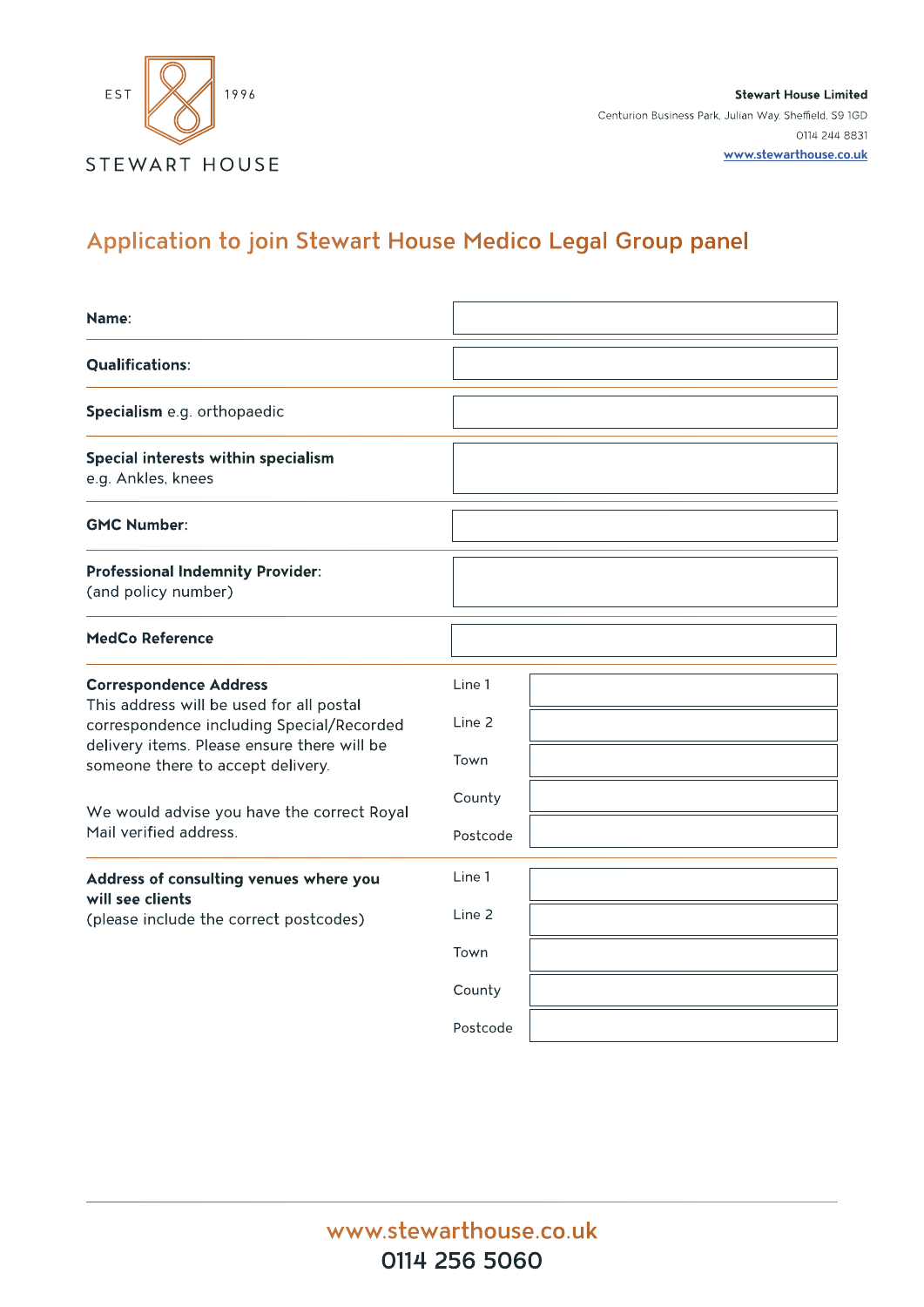

**Stewart House Limited** Centurion Business Park, Julian Way, Sheffield, S9 1GD 0114 244 8831 **www.stewarthouse.co.uk**

## Application to join Stewart House Medico Legal Group panel

### Financials

#### **PERSONAL INJURY CASES**

| <b>DNA Fee?</b>                                      |                  |
|------------------------------------------------------|------------------|
| <b>Standard report fee?</b>                          |                  |
| <b>Addendum fee?</b>                                 |                  |
| Part 35 fee?                                         |                  |
| Joint report fee?                                    |                  |
| <b>Court fee?</b>                                    |                  |
| Do you prepare low velocity case reports?            | Yes<br><b>No</b> |
| What are your fees for low velocity case<br>reports? |                  |

#### **CLINICAL NEGLIGENCE CASES**

| Do you prepare clinical negligence reports? |  |  |  |
|---------------------------------------------|--|--|--|
| <b>Screening report fee?</b>                |  |  |  |
| <b>Standard report fee?</b>                 |  |  |  |
| Addendum fee?                               |  |  |  |
| <b>Commenting on defence?</b>               |  |  |  |

www.stewarthouse.co.uk 0114 256 5060